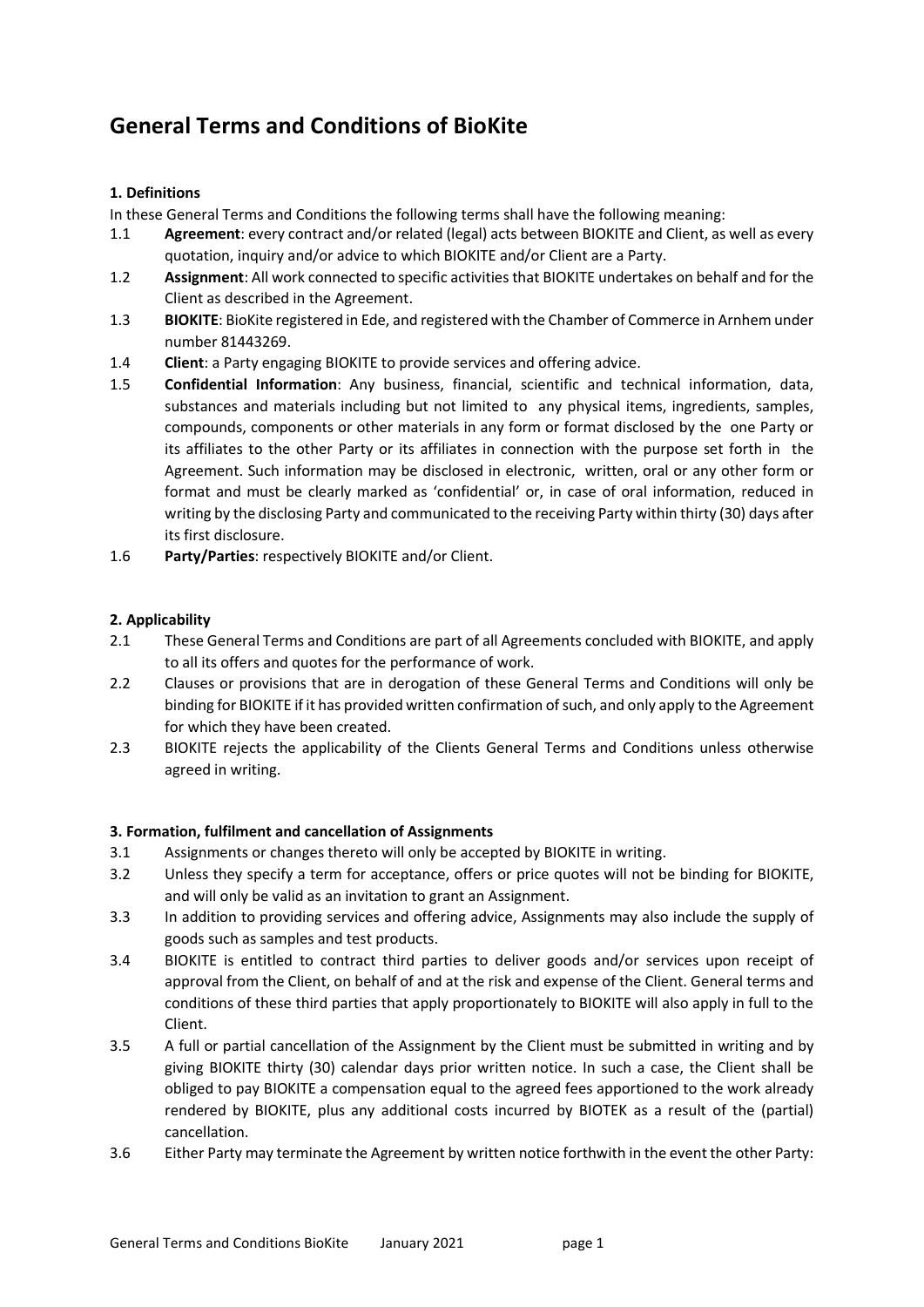(i) is in default with respect to any material term or condition to be undertaken by it in accordance with the Assignment and / or the provisions of the Agreement, and such default continues unremedied for a period of thirty (30) days after written notice thereof by the aggrieved party to the defaulting party;

(ii) is affected by a force majeure which cannot be removed, overcome or abated within three (3) months; or

(iii) shall make any assignment for the benefit of creditors or shall file any petition in connection thereto, shall file a voluntary petition in bankruptcy, be adjudicated bankrupt or insolvent, if any receiver is appointed for its business or property, or if any trustee in bankruptcy or insolvency shall be appointed for that party (and is not dismissed within sixty (60) days after appointment).

## 4. Delivery/Delivery dates/Retention of title

- 4.1 Delivery dates are non-binding target dates, unless explicitly stipulated as deadlines and accepted as such by BIOKITE.
- 4.2 If BIOKITE foresees at any time that she cannot, not timely or properly fulfill the obligations in connection with an accepted Assignment, BIOKITE must immediately inform the Client.
- 4.3 The ownership of the goods delivered will not pass to the Client until they have been paid for in full.

## 5. Cooperation

- 5.1 BIOKITE will perform the Assignment to the best of its knowledge and in good faith, with due observance of the best practices applicable within the sector.
- 5.2 The Client will provide BIOKITE with all the information and items that BIOKITE requires for the proper and prompt execution of the Assignment and will do so in a timely manner.
- 5.3 This also applies to making employees from the Client's organization sufficiently available if these individuals are involved in the execution of the Assignment.

### 6. Prices/Payment

- 6.1 All prices indicated by BIOKITE are exclusive of turnover tax (ex-VAT).
- 6.2 BIOKITE is entitled to invoice on a periodic basis.
- 6.3 The Client must pay all BIOKITE invoices within 30 days of the invoice date.
- 6.4 Objections to the amount of an invoice will not suspend the Client's obligation to pay.
- 6.5 Starting on the 31th day after the invoice date, and without any notice of default being required, the Client will owe BIOKITE interest over the outstanding amount due to BIOKITE of 1% per month, unless the statutory rate of interest is higher, in which case the statutory rate of interest will be due.
- 6.6 All out-of-court and extrajudicial costs of collection will be at the Client's expense.
- 6.7 BIOKITE is authorized to suspend the performance of the Assignment in the event of late payment of its invoices.

### 7. Liability

- 7.1 BIOKITE is not liable for failures in the performance of the Assignment and the consequences thereof, except to the extent that these are caused by gross negligence or willful misconduct on the part of BIOKITE.
- 7.2 BIOKITE will not accept any liability for damages arising from the Client's application or use of the services, advice and/or products provided by BIOKITE. BIOKITE does not warrant, either expressed or implied, that the performance of the Assignment will not infringe upon intellectual property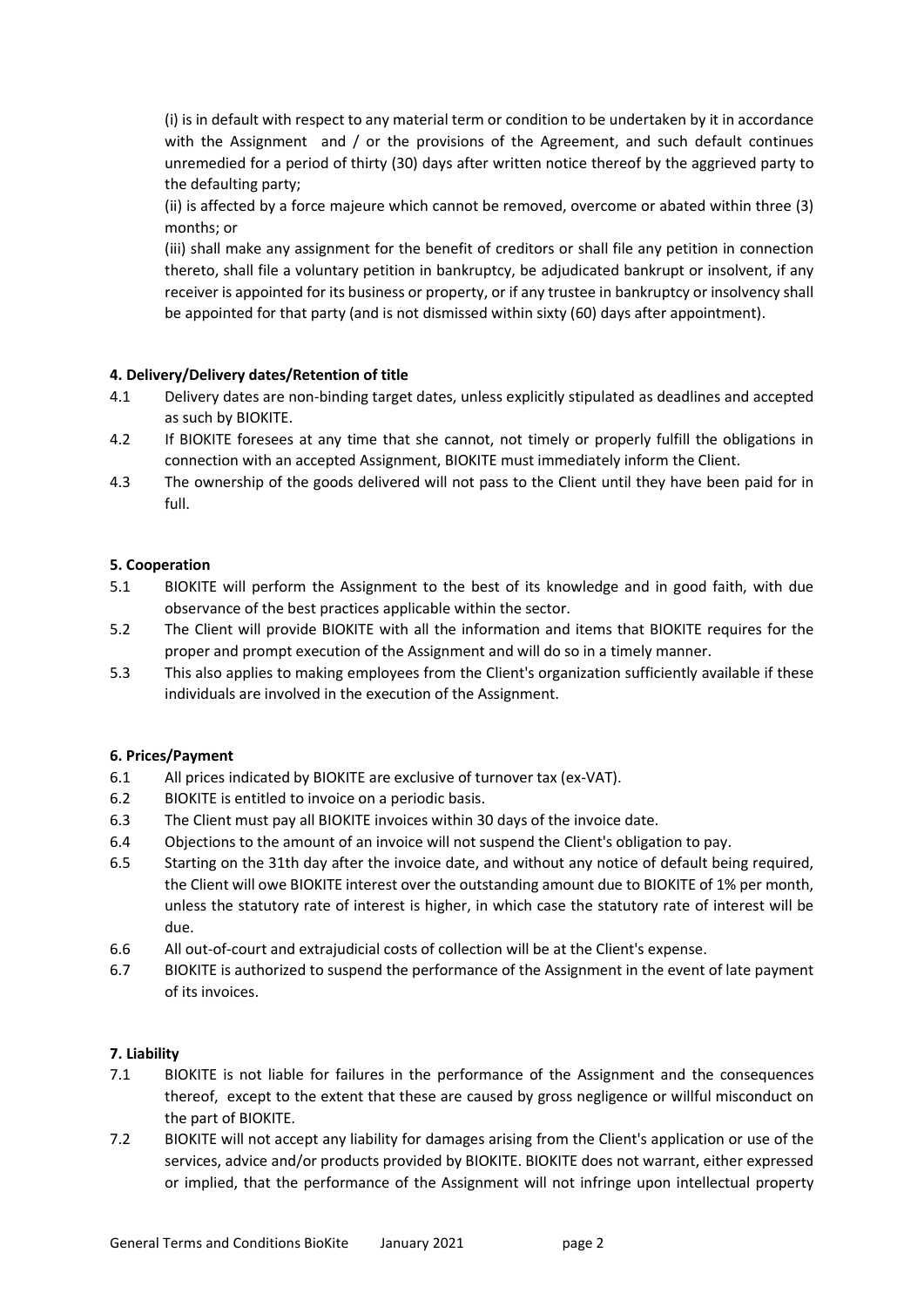rights of any third party The Client is responsible for ascertaining whether the application or use of the above is in compliance with the regulations applicable to the Client or is otherwise permissible.

- 7.3 The Client warrants the accuracy of the information it provides to BIOKITE relating to the technical and other aspects - including relevant intellectual property - involved in the Client's product or service for which BIOKITE supplies products and/or services.
- 7.4 The Client indemnifies BIOKITE from claims from third parties which could originate from Assignments the Client awards to BIOKITE, unless such claims are due to gross negligence or willful misconduct on the part of BIOKITE.
- 7.5 BIOKITE's liability under the Agreement will in no event exceed the amount of the invoices actually paid to BIOKITE under the relevant Agreement.

## 8. Confidentiality

- 8.1 The Parties are not permitted to disclose Confidential Information about the other Party or which has been made available by the other Party or derived from third parties without the prior written permission from that other Party. This obligation applies to the duration of the Assignment and for three years after the term unless agreed otherwise.
- 8.2 Notwithstanding the requirement in the previous paragraph, the Parties may disclose the aforementioned Confidential Information to their respective employees, representatives, suppliers, subcontractors, advisers and affiliated companies that are involved in the performance of the Assignment and exclusively to the extent they must possess this knowledge, on the understanding that:
	- (a) The disclosing Party, in the event this type of announcement is made to a person or entity that is not in the employ of the disclosing Party, will nonetheless remain liable for unauthorized announcements; and
	- (b) the duties of confidentiality apply to this person or entity that are equally as restrictive as the confidentiality statements embodied in the Assignment;
- 8.3 With regard to all the Confidential Information that originates from one Party and has been disclosed to the other Party, or that the other Party has come to possess, the Party receiving the information:
	- (a) will take all reasonable measures to guarantee the safekeeping and secure use of the Confidential Information, and these measures must embody all the measures that Party implements to protect its own proprietary information or Confidential Information of a similar nature;
	- (b) the Confidential Information is not used for purposes other than those for which it was disclosed or destined;
	- (c) the Confidential Information may not be kept longer than is reasonably necessary for the fulfilment of its obligations to the other Party, and this Confidential Information, including any copies made of such, must be returned either immediately after the other Party's fulfilment of its obligations, or, upon receiving authorization in writing from the other Party, destroyed.
- 8.4 A Party that has received Confidential Information is not obliged to observe secrecy in respect thereof if and to the extent this Confidential Information:
	- (a) is already lawfully in that Party's possession prior to receiving it from the disclosing Party; or
	- (b) was independently developed by that Party without reference to or use of the Confidential Information of the Discloser; or
	- (c) is already known in the public domain, or at least generally available in the public domain; or
	- (d) is disclosed to that Party by a third party which is in lawful possession of such information and/or materials and is not in breach of any obligation of confidence to the disclosing Party; or
	- (e) is approved for release upon the disclosing Party's prior written permission.